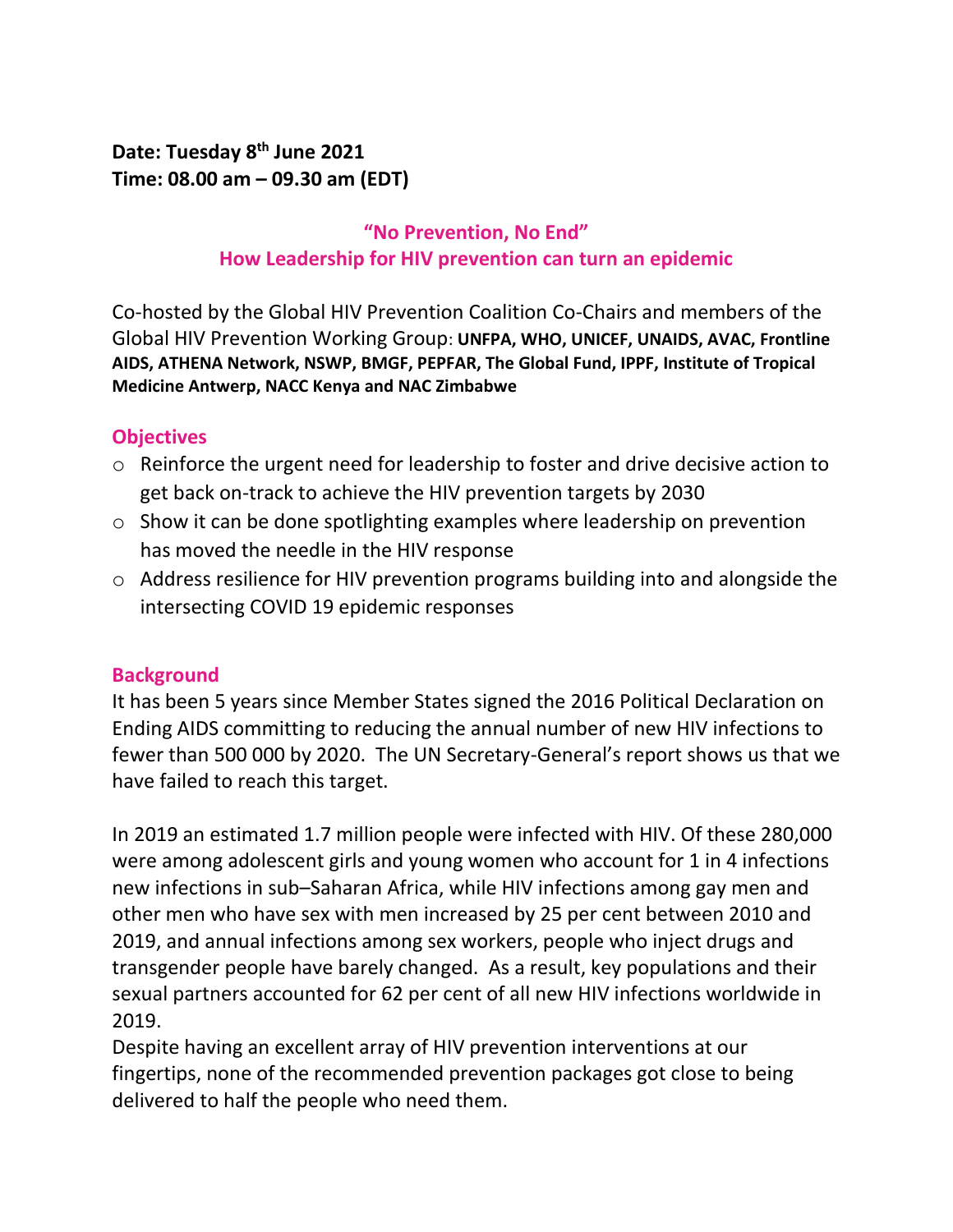Condom use by young women and young men declined in many countries in sub-Saharan Africa and the provision of PrEP although increasing remains largely inadequate. Combination prevention for all key population has not been prioritized in many settings, for example, harm reduction for people who use drugs is absent or insufficient in all but a handful of affected countries. Whilst an additional 15 million men and boys across 15 priority countries received voluntary medical circumcision since 2016, which is an achievement, the target was 25 million by 2020.

Alongside this context of missed HIV prevention targets, the COVID-19 pandemic brings further difficulties, shutting HIV preventions services and driving up human rights abuses, gender-based violence, poverty, and other drivers of HIV infection. Faced with these challenges, there is a pressing need to act more decisively to scale up HIV prevention provision and to rapidly eliminate persisting barriers to progress.

Building on the recommendations of the UN Secretary-General's report, this session will highlight the urgent need to build on the commitments made by political leaders and boost leadership for HIV prevention responses with the decisive actions needed to get on-track to achieve the 2030 HIV prevention targets.

The session will spotlight examples where leadership on prevention has made a major difference in key aspects of the response such as ensuring strong community engagement, enabling rights-based and multisectoral approaches and promoting the consistent use of data driven priority actions. The panel will also address persistent gaps and inequalities in scale of prevention programs, technical capacities, timely policy action and sufficient financing, including in relation to maintaining and protecting essential prevention for priority populations during the COVID -19 crisis, and how to prepare for the accelerated introduction of new prevention options.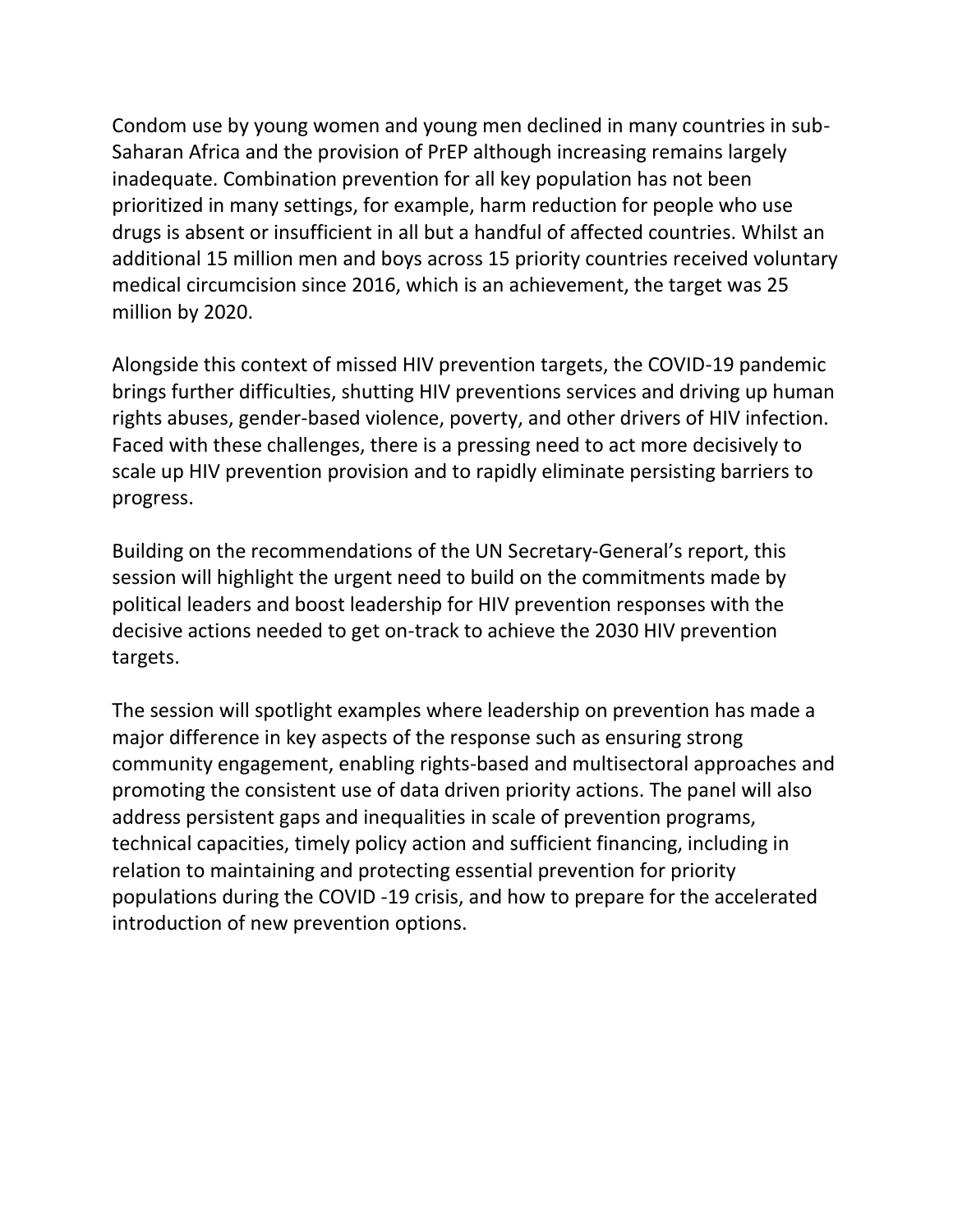#### **Issues to advocate for**

- 1) Showing political commitment for HIV prevention, translated into funding and adequately resourcing HIV prevention programs, removing and addressing legal, structural and policy obstacles that hold back more rapid progress, and investing in national stewardship and coordination support to keep prevention programs from fragmenting into piecemeal projects
- 2) Ensuring prioritization of the HIV and COVID-19 pandemics together and protecting essential HIV prevention services for priority populations amid COVID-19 restrictions. With the COVID-19 crisis requiring new resources, renewed energy, and strong leadership, it is essential to make sure resources for HIV prevention are not reduced as this would threaten the gains that have been made thus far.
- 3) Strengthening capacity to manage and coordinate effective sustainable nationally owned prevention programs, recognizing that fit for purpose prevention programs involve multisystem capacities within universal and primary healthcare systems and leveraging community systems.
- 4) Ensuring that countries are able generate and use data that are appropriate and up to date, so as to focus high-impact interventions on locations and populations with the highest risk of HIV infection and to monitor the coverage and outcomes of programs.
- 5) Harnessing the strengths of community-led organizations and networks to deliver people-centered services at scale, including through social contracting, through enhanced community-based data collection, and through monitoring of prevention interventions.
- 6) Strengthening links with other health and social development programs such as sexual and reproductive health, comprehensive sexuality education, prevention of gender-based violence, antenatal care, COVID-19, tuberculosis, and viral hepatitis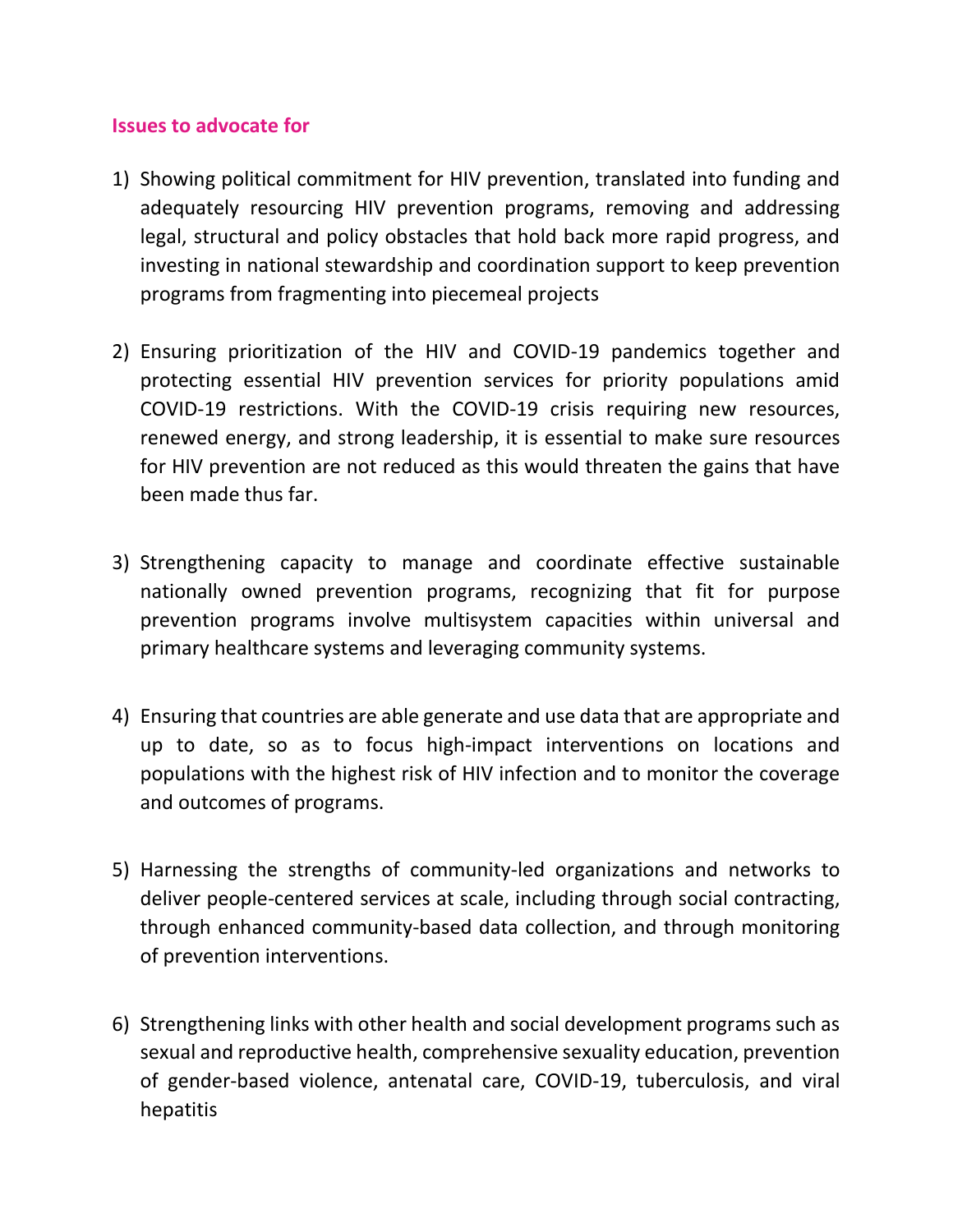# **Q&A Panel**

| Natalia Kanem              | Executive Director UNFPA, GPC Co-Convenor<br>Opening remarks. Why Prevention Now? What does prevention leadership<br>mean?                                                                                   |
|----------------------------|--------------------------------------------------------------------------------------------------------------------------------------------------------------------------------------------------------------|
| <b>Neville Gertze</b>      | Permanent Representative of Namibia to UN, HLM co-Facilitator<br>Leadership in global diplomacy                                                                                                              |
| <b>Mitchell Warren</b>     | Executive Director, AVAC, GPC Co-Chair elect<br>Where we have come from and what have we achieved thus far<br>What are the new challenges, Why we need a new HIV prevention road map                         |
|                            | Nguyễn Thanh Long Minister of Health, Vietnam.<br>Leadership in Combination prevention for Key Populations                                                                                                   |
|                            | Dame Pauline Tallen Minister of Women Affairs, Nigeria<br>Women's rights and community led programming                                                                                                       |
|                            | Lord Norman Fowler Former Lord Speaker, UK and UNAIDS Ambassador<br>Decriminalization & Destigmatisation. Persistent<br>HIV<br>barriers<br>to<br>prevention                                                  |
| <b>Peter Sands</b>         | Executive Director, the Global Fund to fight HIV/AIDS, Tuberculosis and<br>Malaria<br>Investment advantage of prioritizing HIV prevention                                                                    |
| <b>Pascalle Grotenhuis</b> | Director Social Development & Ambassador for Women's Rights & Gender<br>Equality, the Netherlands.<br>Investment in HIV prevention and Sexual and Reproductive Health and<br>Rights, the impact of COVID-19. |
| Khanya Mabuza              | Executive Director, National Emergency Response Council on HIV/AIDS,<br>eSwatini<br>Leadership in creating sustainable national systems, moving from projects<br>to programs                                 |
| <b>Simon Cazal</b>         | Director, SomosGay, Paraguay.<br>Key Population-led combination Prevention                                                                                                                                   |
| <b>Joyce Ouma</b>          | Y+ Global Network. Representative of YPLHIV, Kenya<br>Leveraging the leadership role of Young PLHIV in HIV Prevention                                                                                        |
| <b>Sheila Tlou</b>         | Co-Chair of Global HIV Prevention Coalition<br><b>Closing remarks</b>                                                                                                                                        |